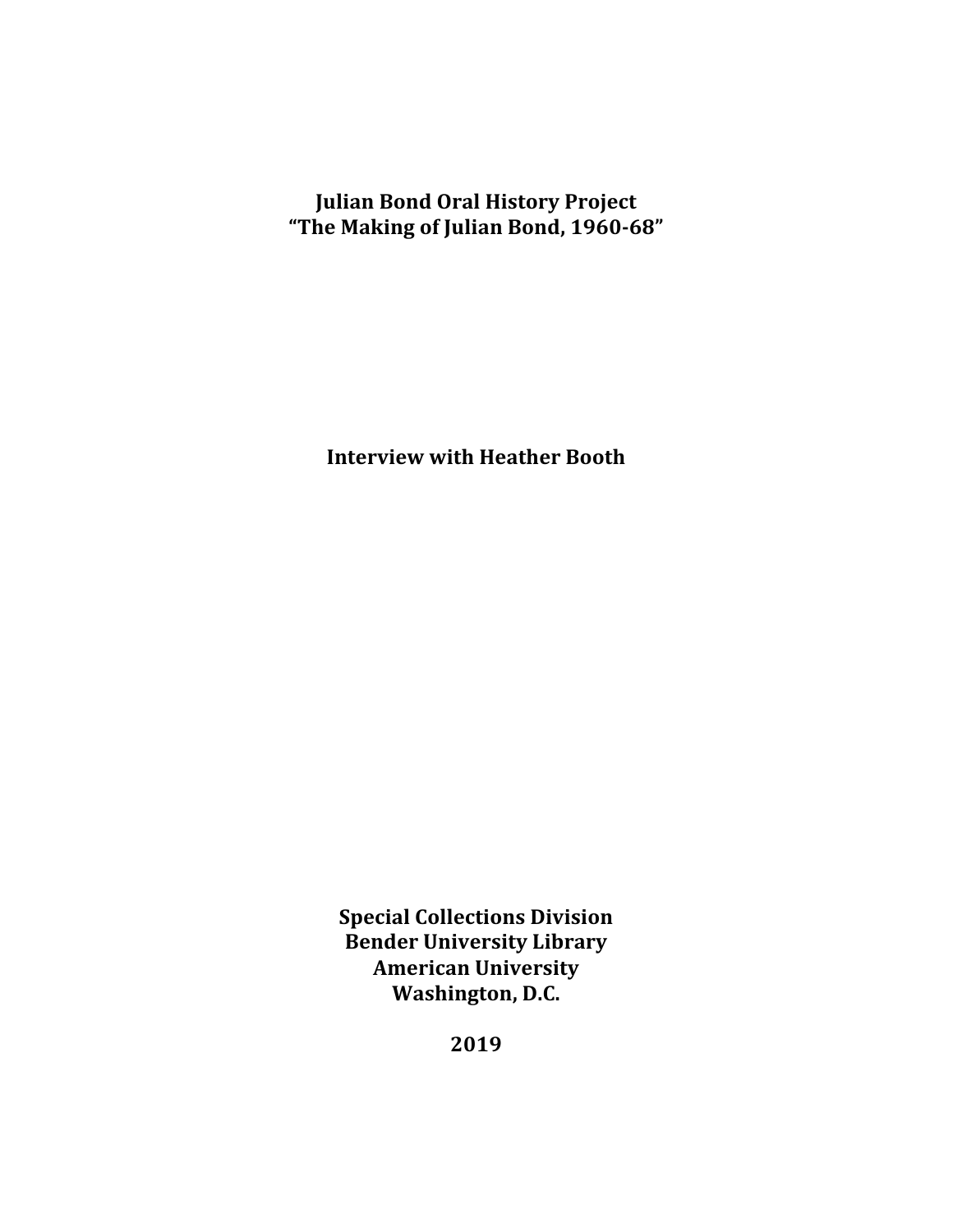#### **PREFACE**

This interview is part of an oral history project entitled, "The Making of Julian Bond, 1960-1968." Unless otherwise indicated, the interviewer is Gregg Ivers, Professor of Government and Director, Julian Bond Oral History Project, American University.

The reader is encouraged to remember that this transcript is a near-verbatim transcription of a recorded interview. The transcript has been edited for minor changes in grammar, clarity and style. No alteration has been made to the conversation that took place.

Notes, where and when appropriate, have been added in [brackets] to clarify people, places, locations and context for the reader.

#### **Biographical Note for Heather Booth**

Heather Booth [b. 1945] grew up in the Bensonhurst neighborhood of Brooklyn, New York, and moved to the North Shore of Long Island shortly before her high school years. She developed a sense of social justice early on, joining the Congress of Racial Equality (CORE) in 1960 to support protests of Southern students against racial segregation in public accommodations. Ms. Booth soon joined protests against the death penalty and began to question the Vietnam War. She entered the University of Chicago in 1963, becoming active in the Friends of SNCC chapter and other causes related to education and civil rights in Chicago. Ms. Booth was a volunteer for the Mississippi Freedom Summer Project in 1964 and took the lessons from her time there to continue organizing after returning to college, particularly in the area of women's rights.

Ms. Booth worked with Julian Bond during the 2000 presidential campaign, developing a Get Out the Vote (GOTV) campaign to increase African American turnout. She maintained a relationship with him until Mr. Bond's passing in 2015. Ms. Booth is the subject of a 2019 documentary, Heather Booth: Changing the World.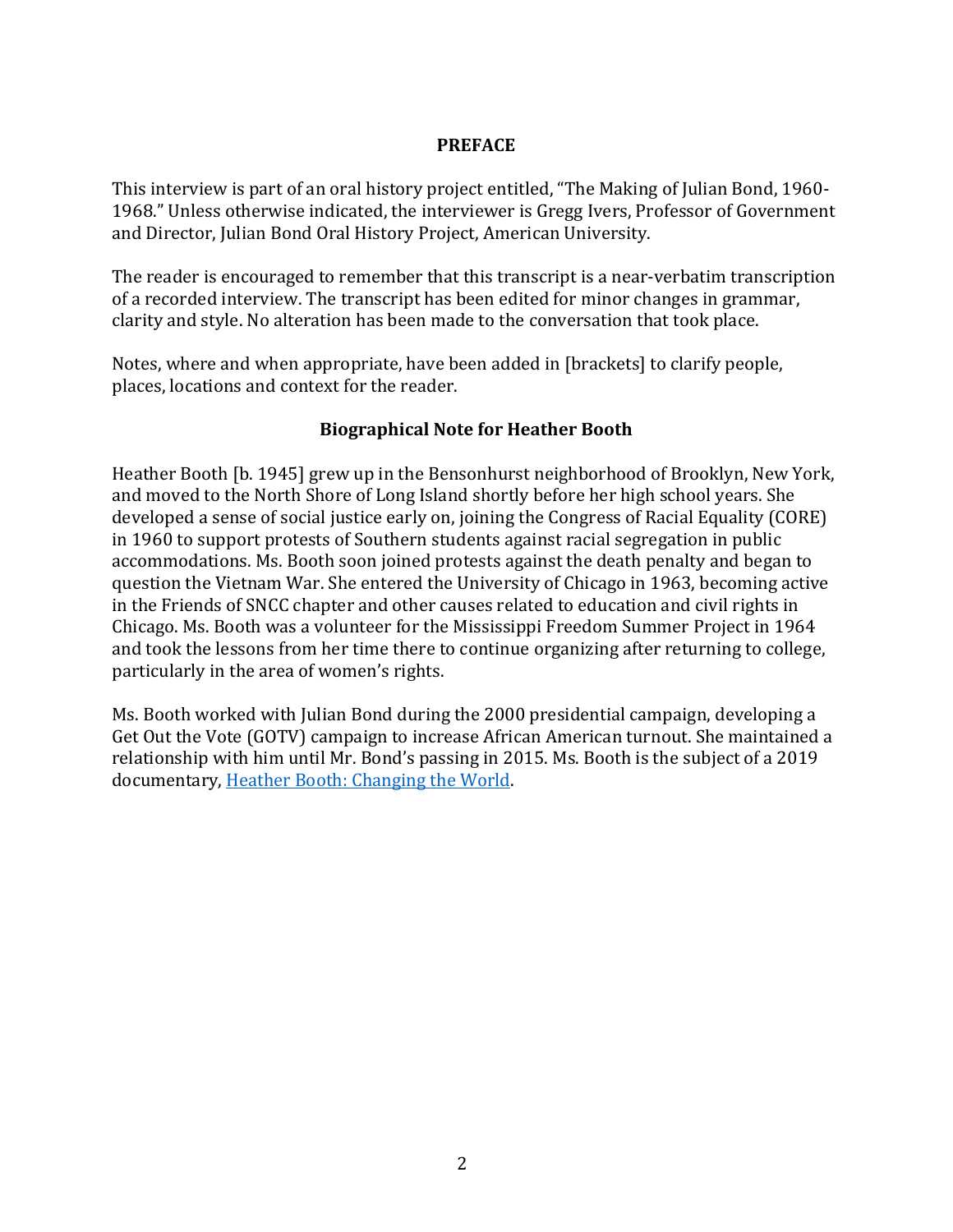**Julian Bond Oral History Project "The Making of Julian Bond, 1960-68" American University**

**Heather Booth (17-JBOHP) May 20th, 2019** Washington, D.C.

Lead Interviewer: Gregg Ivers **Videographer: Macy Rooney Production Assistants: Claire Ivers, Macy Rooney**

# Code: Gregg Ivers [GI] Claire Ivers [CI] Macy Rooney [MR]

GI: Heather, thank you so much for taking time this afternoon and welcoming us into your home to have this conversation.

HB: Oh, great to see you both. I'm very glad that you're doing these interviews to keep the record of the civil rights movement, both for its history and for those who currently want to learn from it, in order to make history for the future. I'm also glad to see both the professor and the next generation who are going to carry on this legacy!

GI: Speaking on behalf of myself and my students, it's an honor to have this time with you.

HB: All mutual and I'm glad to talk about Julian Bond and the civil rights movement at any point. 

## **PERSONAL BACKGROUND**

GI: Why don't we begin by having you tell us about your personal background, the influences that you may have had when you were coming up and how that led you into the civil rights movement?

HB: I was so fortunate to be born into a really loving family who held both love at the center of their lives and the belief that we needed to make this a better society. So, in addition to just being a good person, they believed, my folks, that we should actually take it into our hands to make this a better world, to treat all people with dignity and respect and make sure that society was one which treated people with dignity and respect. With those values, I grew up first in Brooklyn, in Bensonhurst, in a community that I was very comfortable with. And then we moved when I was a teenager, in fifth grade to the North Shore of Long Island. I didn't quite feel that I fit in where we moved, and so I ended up seeking out connections and other friends from some other places who did share those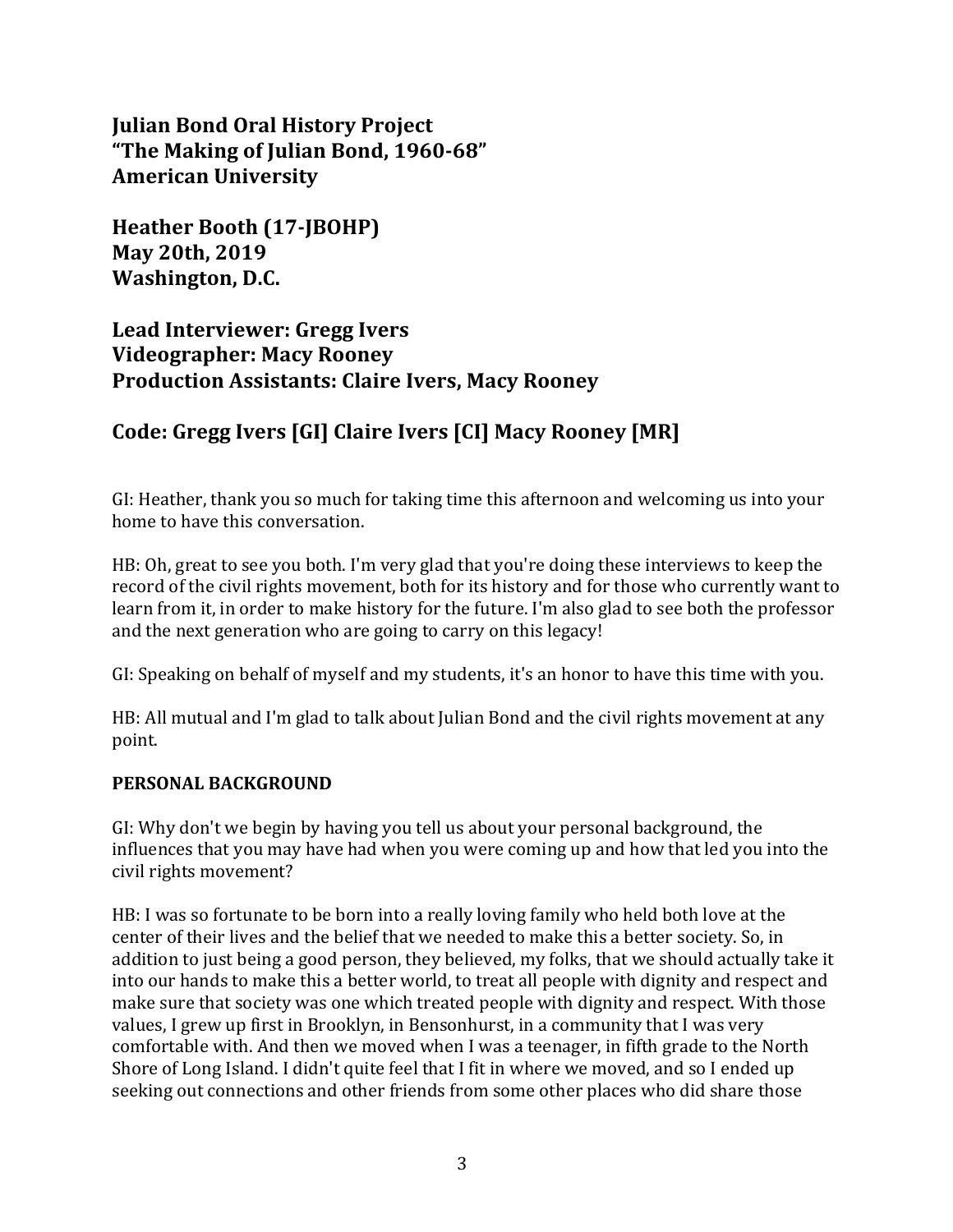same values. Some I met at camp. I'm still friends with, in fact, one, Ann Popkin. We had been friends when we were teenagers, lost touch with each other a little bit, and then in 1964 met when we were both going down to Mississippi for Freedom Summer.

I also made my way into New York City, as I grew a little older, to find people with shared values. III connected first with American Friends Service Committee and then with CORE. the Congress of Racial Equality. In my high school I was involved in a wide array of activities, from the yearbook and chorus. There was even a little sorority. I realized that each of them were excluding people who didn't fit a standard norm. African-American students, kids who seemed to be too fat, too thin, to pimply, to this, to that . . . and I left those organizations that wouldn't let others in, and then made those people who were "other" my friends. They were the ones who sat down together at lunch. I realized I had an association both with the "other" and believed that we treat all people with dignity and respect, both in our personal lives but also in our activities and what we do.

GI: About what year was this or what years were these?

 

HB: I graduated from high school in 1963. So those were the general years. I often say I was ready for the '60s before I knew the '60s were coming [laughs].

GI: Were there any moments, like did you see the Freedom Rides take place and see the violence? Whether it was the violence in Birmingham, the violence on the Freedom Rides, the violence that became so much of a part of how people literally began to view the movement in the early 60s? Did that accelerate or enhance the kind of engagement that you found yourself getting into?

HB: When I was a teenager, my first-grade teacher found me. I had been living in Brooklyn. We moved to Long Island and so she had to locate me. She came to visit our family and told a story that happened when I was in first grade. There was only one African-American kid in our class in first grade, a boy named Benjamin. One of the girls said that he had stolen her lunch money. There was a circle taunting him and the teacher said I walked into the circle and put my arm around Benjamin. The girl later found that the lunch money was in her shoe. It's hard to say when all this started. I think that it was a part of me and a part of how I believed people should be.

I remember seeing the picture of Emmett Till, the battered, beaten, bloated body, who had been so brutally murdered. [He was] a teenager from [Chicago] who came to Mississippi and was lynched when he so-called whistled at a white woman. We know now years later the woman says he never even did whistle at her.<sup>1</sup> Even if that would have been a problem, and it shouldn't have been a problem. I was horrified that this is what could happen in our country. We needed to do something about it. When I heard about the sit ins at Woolworth's [in Greensboro, North Carolina], I sought out CORE, the Congress of Racial

<sup>&</sup>lt;sup>1</sup>. The noted scholar of African American history, Timothy Tyson, interviewed Carolyn Bryant, the woman in question, for his 2017 book, *The Blood of Emmett Till* (New York: Simon & Schuster, 2017). She admitted that the account she gave of her interaction with Emmett Till was false.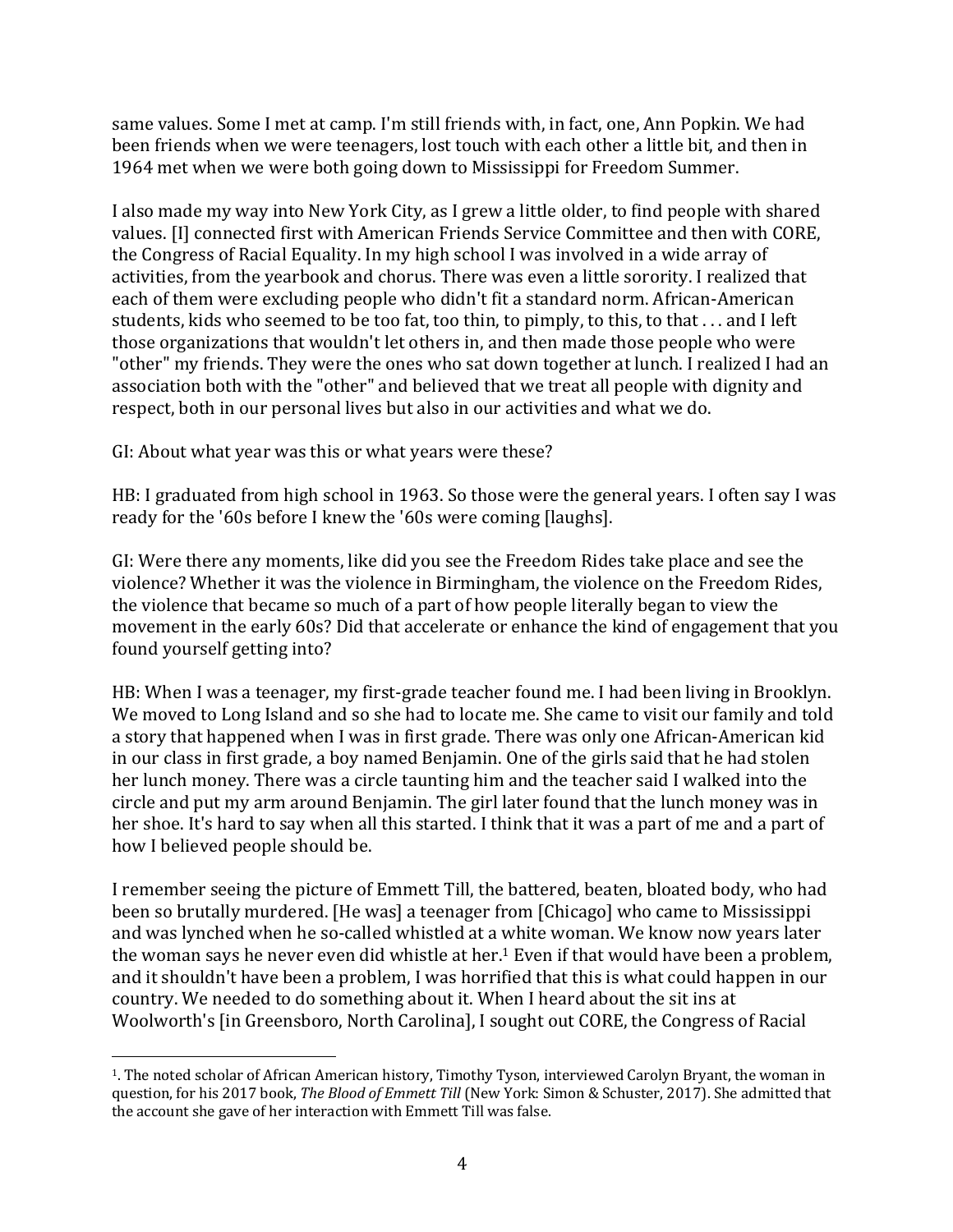Equality. There was a group in Manhattan that was regularly demonstrating, CORE pickets in front of Woolworth's, which wouldn't seat African-Americans at their lunch counters in the South. So that was an entry point and I was welcomed into the movement. I was a young teenager and felt this is a community of people with shared values who are building a loving community. Taken in their embrace, I wanted to continue with this kind of work.

GI: Were you unusual in the sense that you were a high school student, 15, 16, 17 years old, and yet you find yourself moving towards the civil rights movement? Did you stand out in that sense in your high school class? Where there are others that followed you or did you follow anybody else or were you unusual in the sense that you just decided this was something that you needed to do?

HB: I looked for people who shared the same values. As I was saying, there was a little sorority called "Sixteen" and it had just sixteen people who were allowed in it. I had suggested that some other kids be allowed in it, including some of the black kids, and they weren't allowed in, so I quit. I was on a cheerleading team, "The Portettes" [laughs] in Port Washington and I realized that the African-American cheerleaders were much better than I was, but they weren't allowed on the team, so I quit that. I realized that each time I tried to pursue what I thought was living my values I ran into barriers that didn't support it within that specific community. But my family supported it. I sought support elsewhere. At one point, Dr. [Martin Luther] King [Jr.] was speaking in a nearby town where I lived, and I couldn't find anyone who would go with me. In those days finding how you even get transportation to go hear him speak was a challenge. But I did hear him speak and was glad for it. There wasn't a big basis of support for it. I had a few very close friends, some who shared the broad values, but at that point it was more about discussion about these ideas and less of the taking action.

## **COMING OF AGE IN THE CIVIL RIGHTS MOVEMENT**

GI: As someone who grew up In Atlanta, we were used to hearing from people up North that racism was a Southern problem and things were very different outside the region. But it seems that you broke through that fiction very early on. Were you ever told that racism was a Southern problem and not something you should get involved with, or when you were coming of age did you realize that racism was a national and not just a Southern problem?

HB: It's hard for me to remember how I was consciously thinking about it. I did think that the explicit brutality that I was hearing about in the South, say Emmett Till being lynched, others being lynched - I saw pictures of "A Man Was Lynched Today" from a different era and I did think that the problem was more dramatic. The dividing line Iwas] clearer in the South. I was actually born in Mississippi. My father was in the Army and I was born in Brookhaven, Mississippi when he was on an Army base in World War II. We left Mississippi. Part of my history is I knew we left Mississippi as soon as he no longer was deployed there because my folks didn't want to grow up in that kind of closed environment, both by race, by religion – we're Jewish – and I felt there was hostility against Jews also. I thought it was more extreme in the South, I certainly saw inequality, discrimination,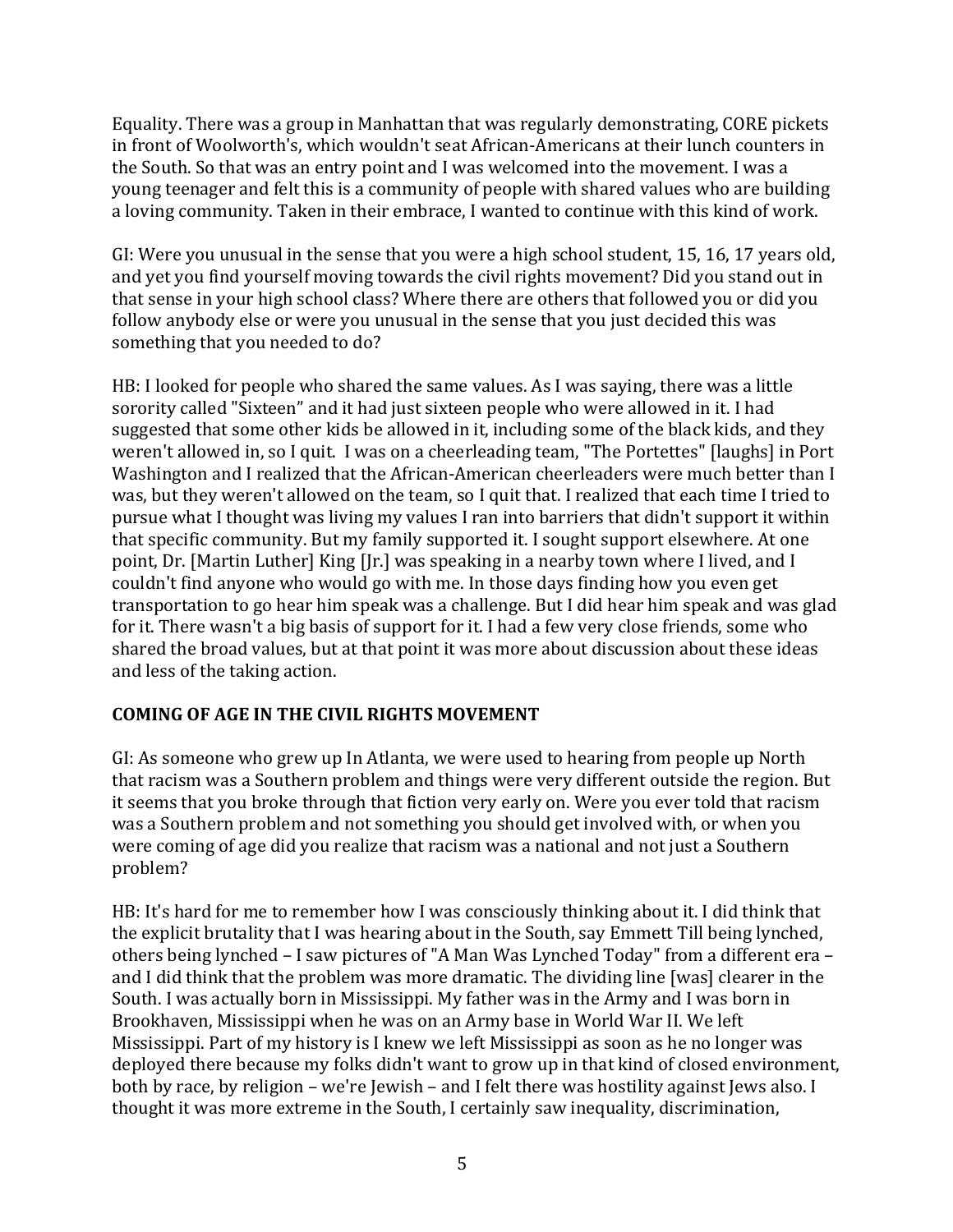injustice that I'd see in the North. I don't know that I had words to put to it or saw it as systemic, as I understand it now.

## **COLLEGE YEARS**

GI: If I'm correct, you go to the University of Chicago and that becomes your next stop. How did you choose the University of Chicago and how did you continue your activism once you arrive there?

HB: I had interviewed at a number of colleges on the East Coast. I had had this prior experience with a sorority, so I didn't want to go to a school with a sorority. I didn't want to go to a school where I felt people were in just a closed environment, so I [wasn't really interested in] a school that might have been away from a city, that didn't have an urban experience. The University of Chicago didn't have sororities. There is a story that one of the students, Ida Noyes had pledged a sorority, had wanted to be in a sorority and then wasn't accepted and committed suicide. At least the rumor is - I don't know.

Apocryphal or not that, as a result her parents, created the student center called Ida Noyes in her honor and I was very impressed with that. Also, I didn't go to the campus. I was interviewed at a distance because I lived in New York. We had a great discussion about books and philosophy and about how the world should look and what morality was like. And I thought, "Oh, this is the place that I want to go." And at that point, the university was focused on the life of the mind. I found it very engaging and exciting, and I came to understand that you need the life of the mind in a society and the two need to be engaged. Once I got to Chicago, after the first week of being totally intimidated and wondering did I really even belong, I was a pretty insecure person and in some ways I think I still carry that insecurity in the same way that many people feel I'm not good enough, I'm not smart enough, I'm not pretty enough. I'm not enough.

And so much of society tells us we're not good enough. Part of what I found is, however we are, together we are stronger, together we can solve these problems. But we have to come together, we have to organize. I came to the university out of an experience of feeling I didn't really belong. Within about a week I felt like this this was my place. There was a school boycott called against the public schools that had segregated and second-class schools for black kids. It was at a time when you could have a black school and a white school next to each other. The black school was overcrowded. And could have sent students into the white school and still had neighborhood schools without busing. There wasn't. There was still a closeness.

But instead of doing that, the superintendent of schools put trailers on the school grounds of the black schools, and they were named after him. His name was Ben Willis and they were called "Willis Wagons." It became a symbol of what we were fighting against, which had substandard texts at the school, substandard chemistry labs. If there was a swimming pool in the white school, there was none in the black school. The school boycott was for quality integrated schools. During the school boycott, there was an attempt to have "Freedom Schools." I played a role in recruiting teachers and helping to organize. Under the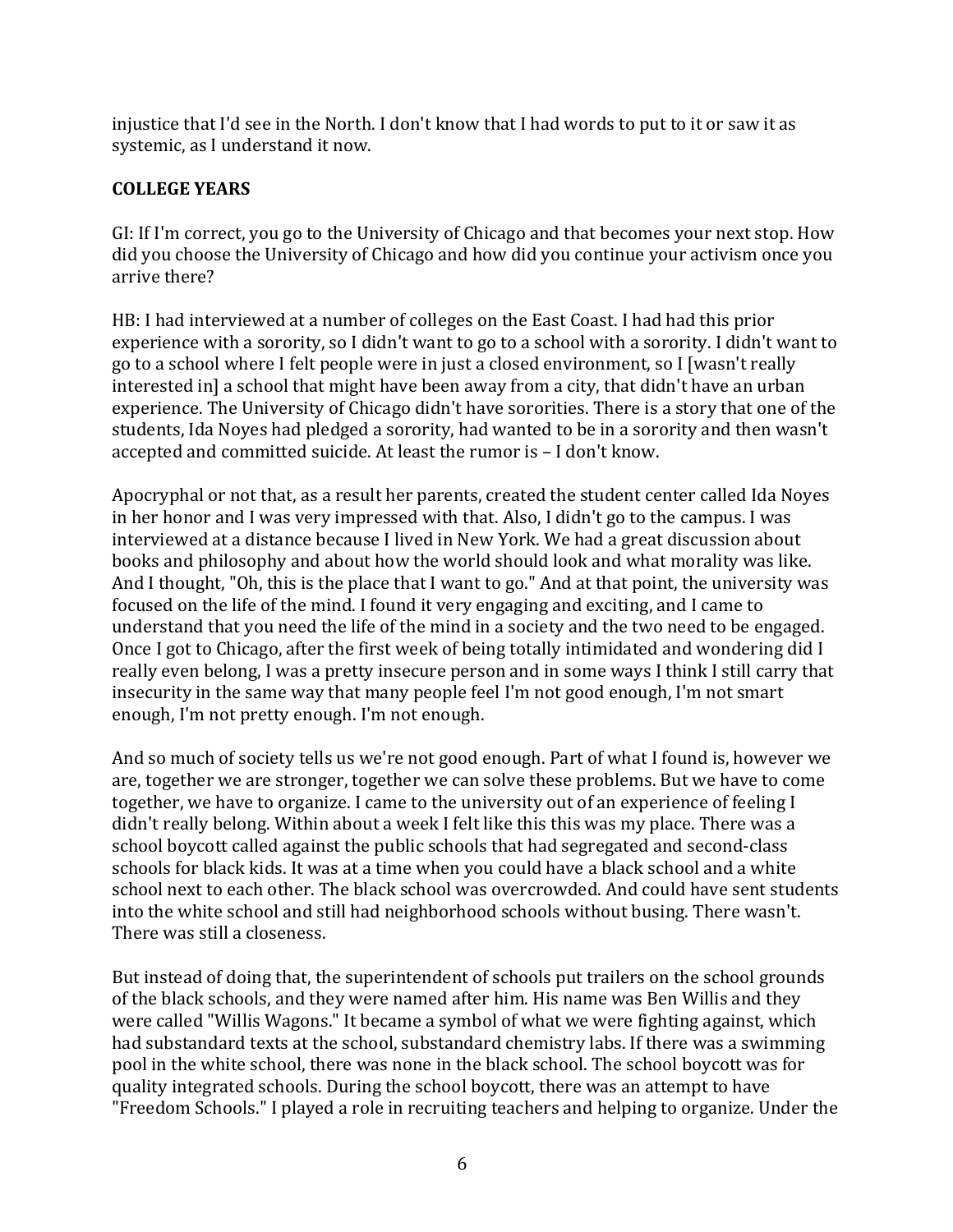direction of a coordinating group, the "Triple  $C$ " – the Coordinating Council of Community Organizations (CCCO) and particularly with the leadership of SNCC or Friends of SNCC, which is what SNCC was called in the North – it became very active with it helped recruit and build that that those Freedom Schools for that day that were just so great.

The kids loved it. The parents loved it. The teachers loved it and some progress was made because we had organized. I then learned a whole new world that was organizing on these issues. Al Raby was the head of the Coordinating Council of Community Organizations. He became a very good friend later on. His wife, who became one of my best friends and is still one of my best friends, Pam Novak Raby, we ended up living together. Al and Pat and my husband Paul and I ended up living in the same apartment together both because it was cheaper to all live together and a little bit for security.

We used to joke there was one police car out front who was keeping track of Al, Paul, my husband, who had been very active - was a national student leader in the anti-war movement and the student movement – me and Pat. We used to joke that the police car got four for the price of one [laughs]. I came into a whole new world. There was Al, the head of SNCC, Sylvia Fisher and Monroe Sharpe were the co-chairs of SNCC in Chicago, a white woman and a black man. Fanny Rushing was the staff person, who is still keeping alive the SNCC tradition in Chicago. I set up a Friends of SNCC chapter on my campus and became the coordinator of that and carried on the activities from that Friends of SNCC chapter, as well as other things on campus. I was involved in the student government. I was involved in SDS. I had set up what became the first independent women's liberation organization on a campus. I just loved this world. It opened up for me. And I fully engaged it.

GI: Was this all during your first year at school?

HB: No.

GI: I'm thinking, "Wow! You did more in one semester than I did in four years of undergraduate and five years graduate school."

HB: [laughs] So '63 to '64, my first year, I was very active in a lot of things. The civil rights movement through Friends of SNCC. The anti-war movement, against the war in Vietnam, the building of a "New Left" on campus. The women's movement activity really started in 1965. It's a whole story to it. But it's also related a bit to SNCC at a crucial point. One of the SNCC organizers played a crucial role.

GI: I'd like to back up a little bit and talk about the Friends of SNCC program on campuses outside the South. What did it mean to be a Friend of SNCC on a Northern college campus? What kinds of things did you all do?

HB: SNCC was the overall organization. It was largely staffed by field staff who were fulltime, low-paid deeply dedicated frontlines of the civil rights movement  $\dots$ 

GI:  $$9.64$  cents a week after taxes ...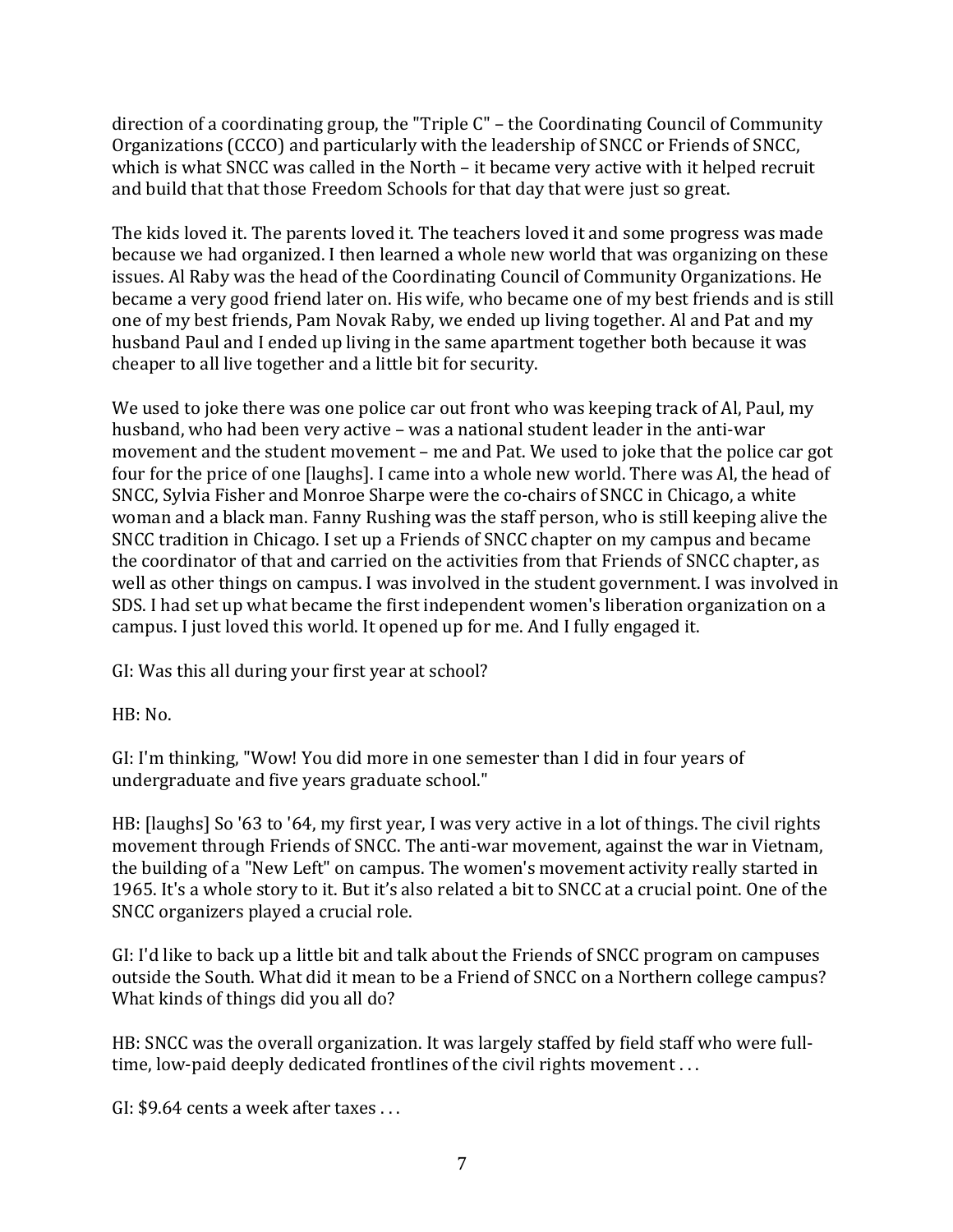HB: [laughs] ... and were incredible organizers who went in and listened to people who heard more than they talked, who then gave people a way to come together and take action together and gain confidence and gain victories. In the North, to distinguish from those who were the full-time field staff, we had Friends of SNCC chapters, and those were designed largely to support the work going on in the South. But we also emerged into support for work on civil rights going on in Chicago. We did fundraising. We had a big event with Dick Gregory where we raised money to give to Amzie Moore, who really helped to initiate the voter projects in Mississippi.<sup>2</sup> We did demonstrations to create visibility for the issue. We would write up educational material. We were on campuses, so we often injected those issues into the coursework, and had sympathetic professors use that as part of the coursework. They would raise it so that it was the life of the mind within a society. We became knowledgeable ourselves on the issues and we're able to talk about it.

#### THE MISSISSIPPI EXPERIENCE - FREEDOM SUMMER 1964

HB: For several years, I was also doing national traveling, going to other campuses and other places talking about our experience. This is particularly after 1964, when I went south to Mississippi. Friends of SNCC also helped to recruit for the Mississippi Freedom Summer Project that happened in '64.

GI: Were you a recruiter?

HB: No, I was a volunteer. I actually was recruited, and I applied. We also recruited other people, but as volunteers.

GI: I see. So you're New York-raised, you're at the University of Chicago, then you find yourself in rural Mississippi in the summer of 1964. Can you talk a little bit about everything from just being there, what you saw and what you did to some of the cultural dynamics that existed for a lot of Northern students coming south for the first time?

HB: Well, first of all there was a rigorous acceptance process. I think I was borderline whether I'd even be accepted. You have to write essays: Why do you want to do it? There were interviews. Curtis Hayes, now Curtis Mohammed, was one of the people who interviewed me and he was really wanting to know whether I'd be able to stand the rigors of the South and would I respect the people that I was living and working with, knowing that this was *their* struggle and they were taking the lead in their struggle. We then had a training session in Oxford, Ohio. I was in the second round of training.

There were two rounds going down. And it's particularly notable because, while in the training, we learned about nonviolence [and] we learned about poverty. We read Michael Harrington's *The Other America*, just about poverty in America. We had great speakers come about the state of race relations in America, the legal status, the political analysis that

 <sup>2</sup>. David Dennis (02-JBOHP), Bob Moses (10-JBOHP), Hollis Watkins (11-JBOHP) and Charlie Cobb (15-JBOHP) all discuss the work of Amzie Moore in Mississippi during the period leading up to the Freedom Summer.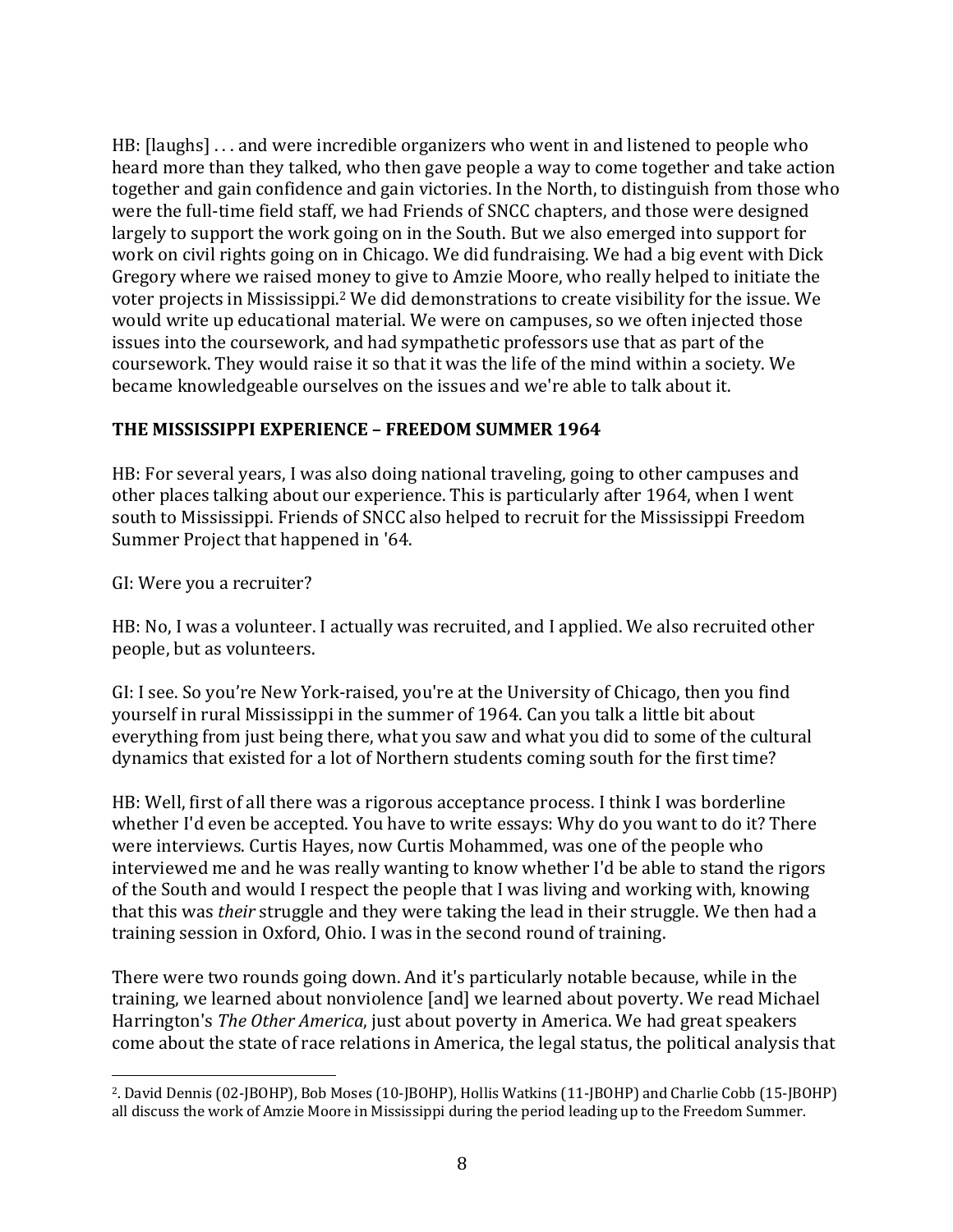part of the reason we were going down was that there were these "rotten boroughs." They were places where African-Americans were way overrepresented in the population for what they represented in the voting population  $-$  almost none, because people lived in a state of terror. That is, poor black people lived in a state of terror.

We learned technical skills, cultural background [and] political history. We learned relationships with each other. We learned what we would be teaching. We were teaching both literacy with the Laubach Method, so people could learn literacy tests to write their names when they registered to vote. We saw a curriculum that Staughton Lynd and others had developed of Freedom School teaching that also was learning from people their own history so that the main lesson was people can make their history. We've made it in the past. We can make it in the future when we come together. We learn skills of nonviolent civil disobedience so that would be disciplined and not jeopardize the lives of the others we were working and living with.

Just before the session ended, the people in the second group. [which] was about to go down, got the news from Bob Moses that three of the volunteers, Andrew Goodman, James Chaney, who was from Mississippi, and Michael Schwerner were missing. They had been picked up by the local sheriff when they were investigating a church bombing and released that night. We knew it was dangerous. And while we hoped for the best, we thought it was likely that they had been killed. Bob Moses, in framing a parallel of good and evil around the Lord of the Rings, and the impact of power and how power corrupts, and how we are part of the force to address that power. In a very moving time, he both tried to give people space if they chose not to go and wanted to know if we'd commit to go.

I committed to going. When I called my folks, who I loved dearly, just before I went, they were hysterical on the phone because they were so frightened. My mother was so frightened she couldn't really talk. My father was so frightened that it was one of the first times I actually remember him yelling at me. It's not the kind of house I grew up in, but he was so frightened. I went down the next day so part of what was in my frame was both concern for the people I lived with. I didn't want to get any of them killed. Concern for my parents, who I loved dearly, but felt our relationship had fractured over this. Going down, just trying to figure out what I could do that could be of any help. I was in three towns in Mississippi. 

The first was in Ruleville. We met with Mrs. [Fannie Lou] Hamer. I've got a picture of her right there if you want to ... [Ms. Booth holds the picture up in front of the camera]. Well, there's Mrs. Hamer just outside of her home with two of her friends. I was often the person playing the guitar for the group meetings, even though I didn't have a very good voice, but I figured I had the spirit to carry it along. And from Ruleville we went to Shaw, a little town. I stayed with a most remarkable family, Andrew and Mary Lou Hawkins and their kids. The generosity of that family the courage the insights, the knowledge, the leadership that they provided, is breathtaking. I've never seen a greater demonstration in my entire life.

There were so many things I didn't even appreciate initially. I think we had four volunteers staying in the house. First of all, this was a family that did not [have] many resources, took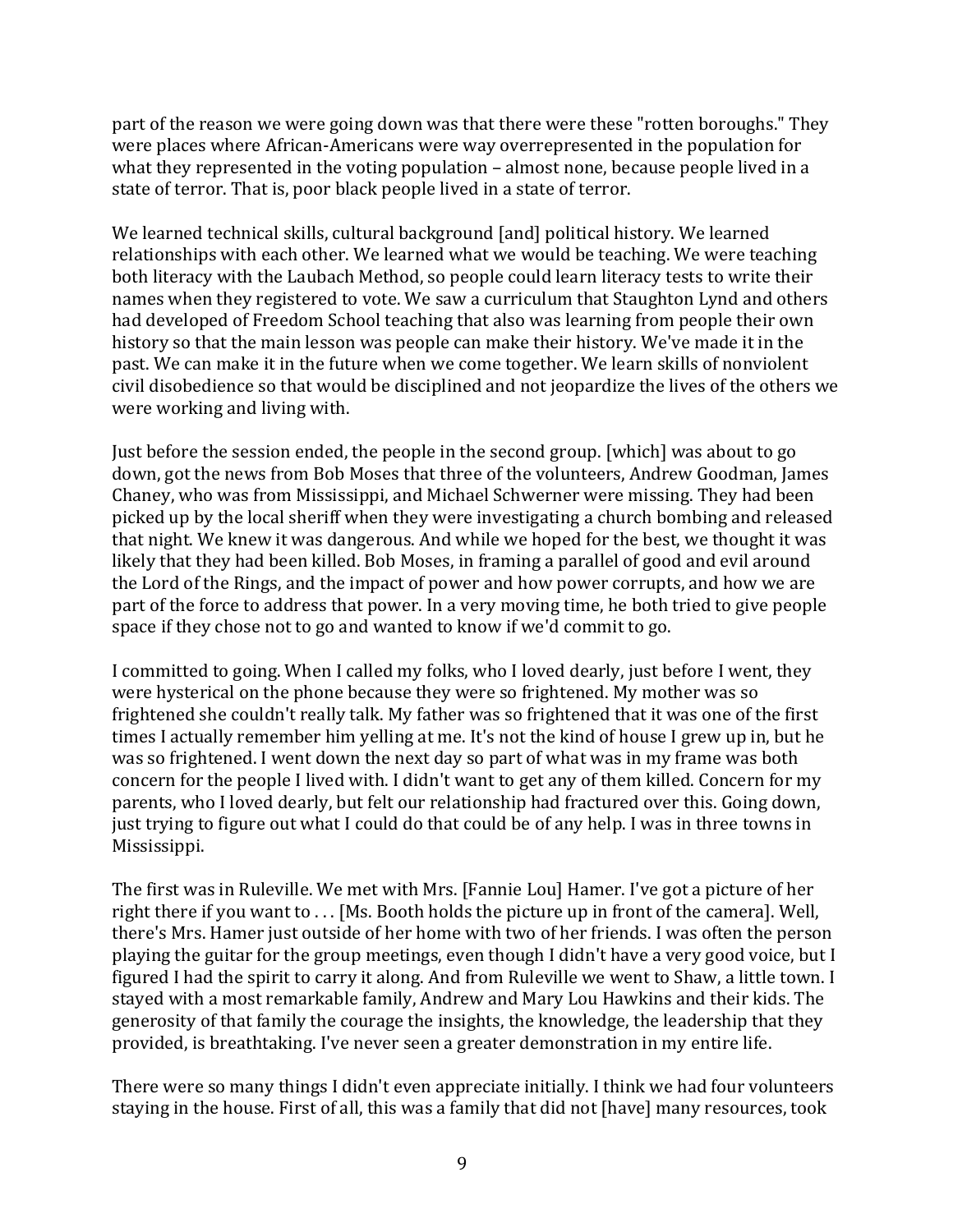in four volunteers and we slept in what I only later understood was Mr. and Mrs. Hawkins large bed. They must have slept on the couch or on chairs in another room. But they took us in with incredible generosity. One early night I had a conversation with Mr. Hawkins. I had prided myself on really knowing about Chicago politics, and I realized he knew so much more about Chicago politics than I knew. He regularly got the *Chicago Defender*. He kept up on it. He asked me questions I certainly didn't know the answers to. And I realized you need to listen to local people, trust them. They know what they need. Find out from them what they want us to do. They took us with them to church. A black revival church, the Church of God in Christ. That was a whole new experience for me [laughs]. We lived in a house. They had a pig, and the pig would come in and out of the house – the indoor and the outdoor was a little bit permeable.

GI: We're pretty far from Long Island at this point [laughs].

 

HB: We're pretty far from Kansas, yeah [laughs]. They had an outhouse. They had running water in the house but had an outhouse. And their love really was transformative. After the summer, the Hawkins family joined in with some other families in Shaw and sued the town of Shaw for unequal facilities that were in the white part of town and in the black part of town. The black part of town had no paved roads, no sewer system, no indoor toilets. The white part of town had all of that and more. The Hawkins family in the suit is called Hawkins v. Shaw.<sup>3</sup> The Hawkins family and the few other families won the suit going all the way to the Supreme Court. There are some who think that that case is as significant as *Brown vs. Board of Education*. After the lawsuit, their house was firebombed twice. And in the second firebombing, one son and two grandchildren were killed. They never found the people. I don't even know if they investigated thoroughly for the people who caused the firebombing. And then a bit later, one of the policemen shot Mrs. Hawkins to death. Though he was tried, he was exonerated.

So you have four people in one family who were killed because they stood up for justice and freedom. And almost no one knows that story. This summer or this fall – I think in October – Bennie Thompson, the congressman from that area, has gotten a piece of highway renamed in the name of the Hawkins family. Timla Washington, who is working for him on this project, is trying now to raise funds so there can be an organizer to come back to Shaw to revitalize the movement for self-determination, and the freedom and justice movement. Shaw had a profound effect on me.

The third town I went to was Cleveland, which was more of a town. I mean, it was paved roads! Amzie Moore, who lived in Cleveland, had actually a brick and cement building. I mean, things were a more built up in that area, not quite a city, but a mini-city. I lived with a woman who was a midwife and who also made moonshine Ilaughs]. Mississippi is a dry state, at least those counties were dry, and she made moonshine in the bathtub [laughs].

<sup>&</sup>lt;sup>3</sup>. The litigation brought by the NAACP Legal Defense Fund on behalf of the Hawkins family began in the late 1960s. The Hawkins lost in federal district court, a decision that was reversed by the Fifth Circuit Court of Appeals in 1971. That decision was affirmed by an *en banc* Fifth Circuit panel a year later. See *Hawkins* v. *Town of Shaw*, 461 F.2d 1171 (1972).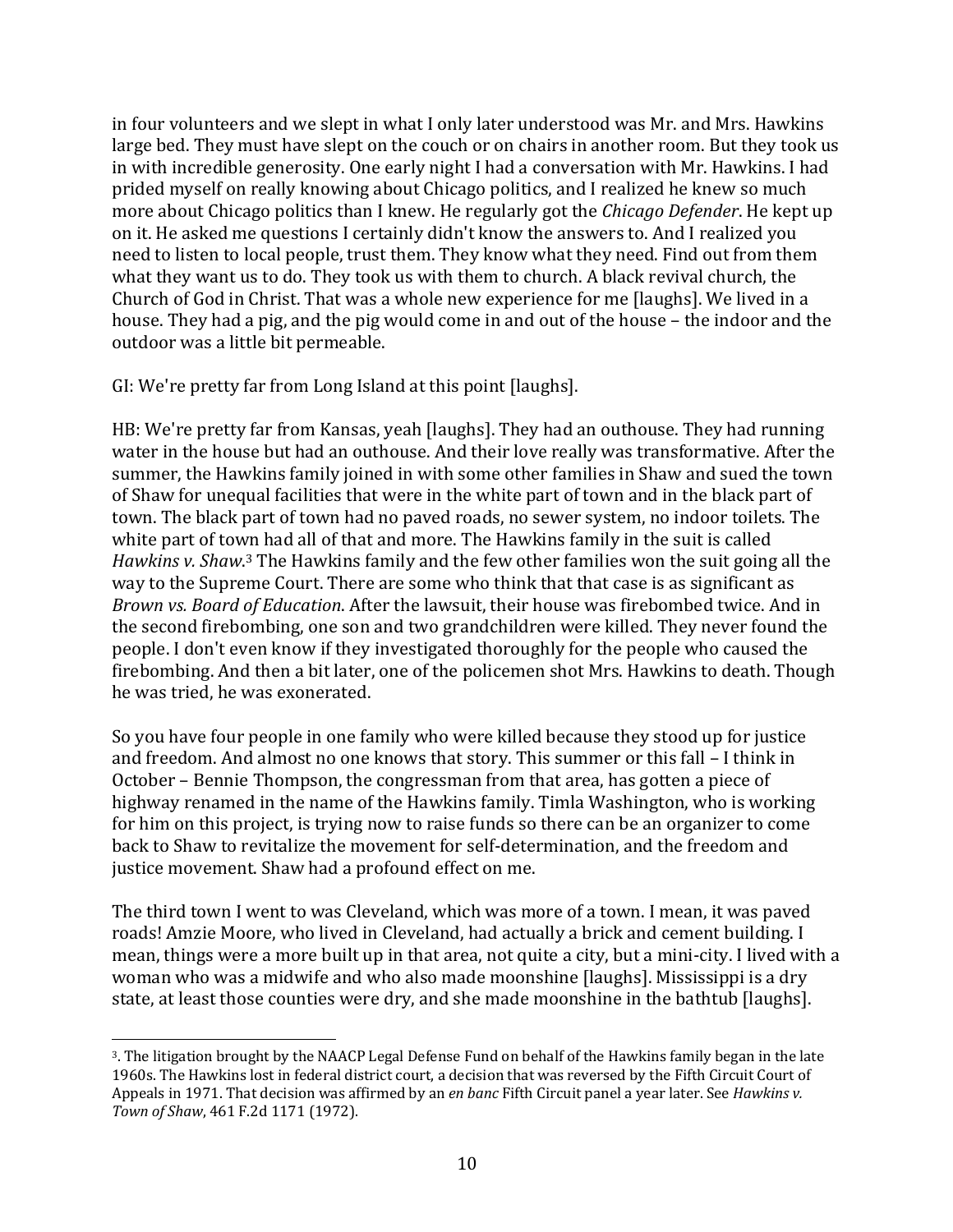She could only take a bath on, I think it was Sunday, the day that everything was [laughs] delivered out. But again, incredible generosity. People are going on with their lives taking risks because we're there and accepting us into their homes. We did more voter registration there.

In Shaw, while I was there, we did Freedom School work. We did trained people, [taught] people's history, telling your own story. Literacy. Some reading and writing. We also went out to do voter registration work. We gathered up a crew of as many people as we could and brought them down to the courthouse to register to vote. The police picked us up to stop the registration drive and they held us until it was too late. Just about nightfall, at which point the drive was ended. We realized if you can't register using the official tools of registration, we would do a freedom registration. The Mississippi Freedom Democratic Party became a very vital vehicle. Mrs. Hamer, Fannie Lou Hamer, became co-chair of that. You had a white reverend and a black former sharecropper who became co-chairs.<sup>4</sup>

We'd go out to get people to register in the Mississippi Freedom Democratic Party. It was organized by town, by county and by state, voting who they wanted to represent them at the National Democratic Convention in Atlantic City. And at the end of the summer, as the Mississippi Freedom Democratic Party came to Atlantic City, the Freedom Democratic Party was offered two seats as a compromise which was an integrated delegation as opposed to the all-white delegation and Mrs. Hamer, with the moral clarity that she always had said we won't take two seats because we're all tired. It didn't win that day, but it did rivet the consciousness of a country.

It did change the rules of the Democratic Party, so you now have integrated racially integrated and later gender integrated delegations to the Democratic Party, and you can just see it at these conventions. If you look at the Republican Party and the Democratic Party for who's seated and who's not in one room, you have an integrated room racially integrated room with multi-faceted backgrounds, and in another you have basically a white population in which there's a search for where is that African-American? Where is  $\dots$ 

Change was made because people organized. And then after 1964, within a year, there was a voting rights act. So even when things seem most hopeless, even when lives are taken, even when people live in terror, and you almost can't see a way out. There is a way when people organize. But we have to organize. It doesn't happen naturally. I think the most important lesson for these students that are watching this is that if we organize, we can change the world, but we need to organize. Among the other great lessons I learned from Mississippi, and they were many, one was sometimes there's illegitimate authority and you have to stand up to illegitimate authority. You may even have to break a law if it's an unjust law. 

 

<sup>&</sup>lt;sup>4</sup>. The white reverend to which Ms. Booth refers is Ed King, a Methodist minister who began service as campus chaplain at Tougaloo College in Jackson, Mississippi, a historically black college that served as a safe haven and staging ground for the civil rights movement in Jackson and Southern Mississippi.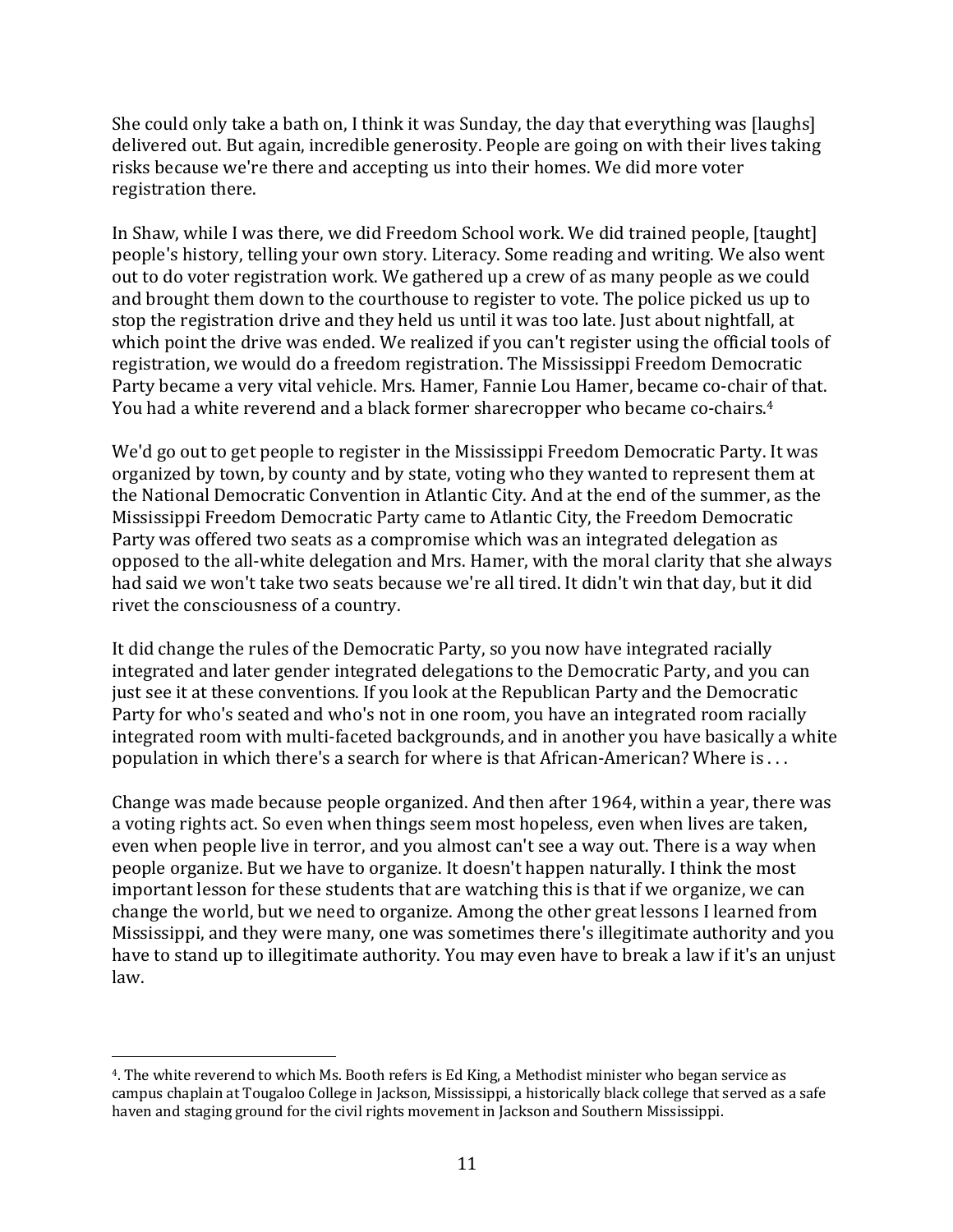I learned how much we need to trust local people. People know what they need. If given just a little bit of help and a chance to get together. And people's courage and generosity can really start to mirror the beloved community that Dr. King talked about.

### **HOW THE CIVIL RIGHTS MOVEMENT INSPIRED THE WOMEN'S RIGHTS MOVEMENT**

GI: How important was your experience in the civil rights movement in organizing for the women's rights movement?

HB: One movement gives birth to another. Almost every modern movement owes our lives to the civil rights movement. Partly it was because of the incredible courage and brilliance of the civil rights movement, but it's also because the civil rights movement in the '60s came out of a period of McCarthyism and quiescence, political quiescence, with a lot of work going on but not visible because McCarthyism drove out some of the most vital portions of the progressive movement. Trying to scare [people] by saying, "That person's a socialist, that person is a Communist, that person is not to be trusted. Oh, you're against lynching. You must be a Communist. Oh, you want to raise issues about wages of farm workers in the South. Oh, maybe you're Communist. Oh, you once went to a meeting with someone who . . ." and so on. This guilt by association, in which people were fired. Some people were hounded so much they committed suicide. People went underground and had to have a new identity because you couldn't hold a job in your old name, your real name because of this period of McCarthyism and the Red Scare.

Out of that period the work on the ground with civil rights was still going on. In the civil rights movement, as it burst forth, it gave new courage to everything that came after. One of the movements that it helped us to birth was part of the women's movement. There were many origins, particularly from SNCC in the South. During the summer of '64, Mary King, Maria Varela and a third writer wrote a paper about caste and sex. I may have the details wrong, but I know the point. It was being circulated and it raised the issue of women in the [civil rights] movement and raised the question of, "What's the position of women in the movement?" The quick answer, the joking answer, was the women's position in the movement, it's prone, on our back.<sup>5</sup>

It's sometimes attributed to the person who said it, but actually he was mocking how the movement treated women. He, I think, really did was inclusive of women, at least in the project that I was involved with, in projects that I saw. He was our overall supervisor, Stokely Carmichael - Kwame Touré later. But that paper was one of the first times the issue was raised and being talked about. By 1965, I'm back on campus, I've been spreading the story the civil rights movement and my professor, Dick Flacks, who had been in the founding of SDS, Students for a Democratic Society, and was a sociology professor at the University of Chicago. He said that there was going to be a national conference of SDS in Champaign-Urbana [Illinois] and that they were going to discuss "the woman question."

 

<sup>&</sup>lt;sup>5</sup>. Two papers were written in 1964 about issues of sex and caste in the civil rights movement, and specifically women who worked for SNCC. For a discussion of these papers, see http://scalar.usc.edu/works/sex-andcaste-at-50/transcription-sncc-position-paper-24--1964.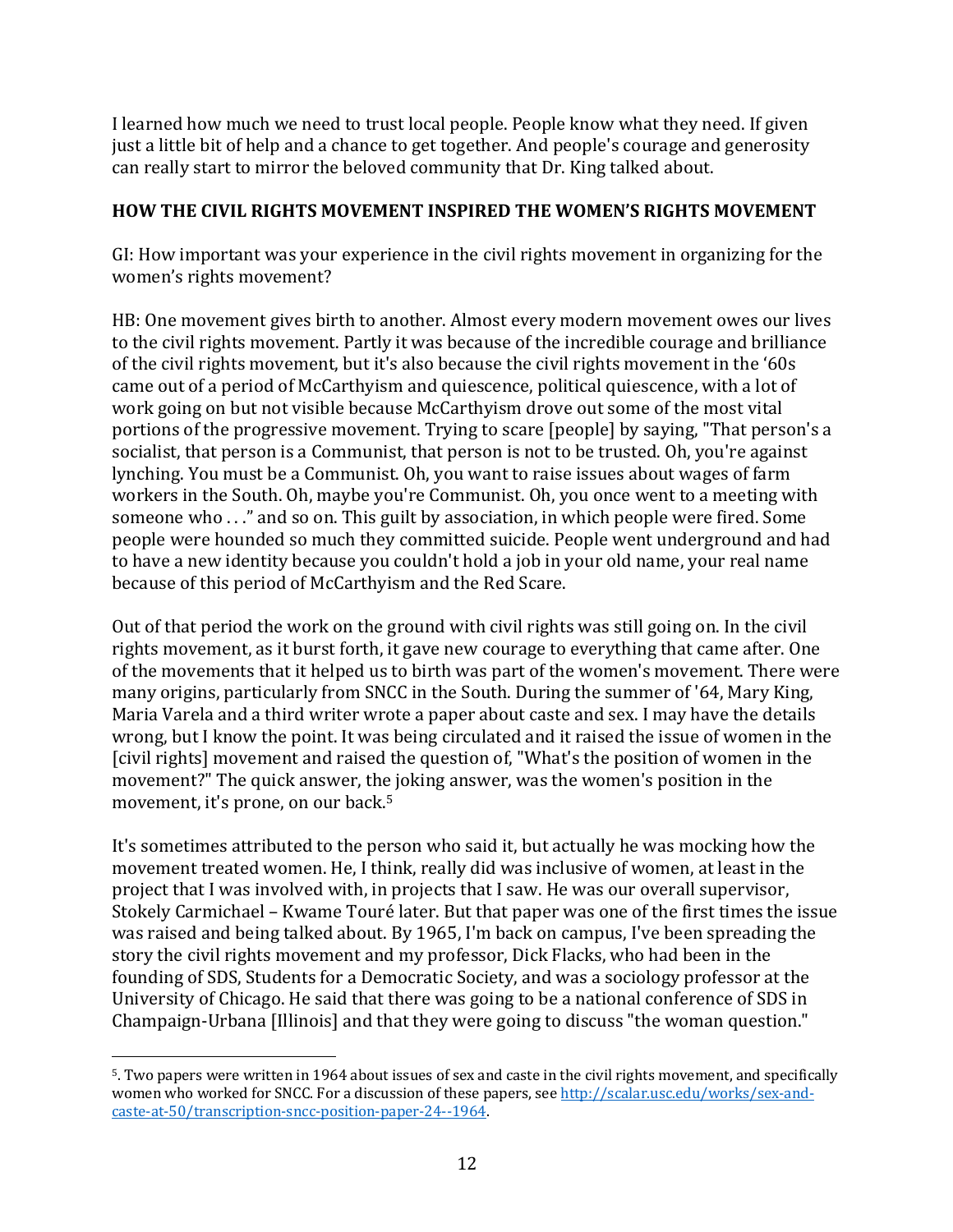Based on some things I had said in class, he thought that it would be interesting for me to go down. I went to my first SDS conference, though I'd been a member of SDS on campus and quite active in it.

During that conference, there was a many-hours discussion about women, women's roles and the women would say, "I sometimes feel you don't listen to me" and the men would say, "Oh, that's not true." Or the women would start talking and men would interrupt. Three SNCC organizers, led by Jimmy Garrett, who was a terrific SNCC organizer, got up and said, "The women aren't going to get your act together until you go off by yourselves and talk by yourselves." And so he left with his two men friends and at first I thought, "Oh, no, we are black and white together, we're men and women together, we can make this all work." 

And then after about another hour I realized he was exactly right. We just can't make progress unless those who feel the problem most directly can talk with each other. We went off as women when we went back to our towns and I came from Chicago. I started women's liberation groups on campus and then in the town overall, in my community overall, and set up the WRAP - Women's Radical Action Program. One of the reasons that we set it up is that I had been speaking in an SDS gathering on campus. When I was talking, one of the guys said, "Ah, shut up!" I was so shocked that he'd treat anyone that way, and I also felt he shouldn't treat *me* that way. I tapped all the women on the shoulder when I was done speaking and said, "Let's go upstairs."

We did and we formed this group, Women's Radical Action Program. The name came out of Students for a Democratic Society, [which] had community organizing groups called "E-WRAP Groups." There was one on the Northside of Chicago called, "JOIN" – Jobs Or Income Now – that was working in a white Appalachian part of the city. And that project did things like study what we called "significant response." How often did the teacher respond to a man student and a woman student? The teacher might go, "Oh, John, what do you think? John would say something. "Oh, that was very interesting, and have you considered this or that. Bill, what do you think?" Bill would say, "Oh, I don't think that really works because what about this? Sue, what do you think? Robert, what do you think, as if Sue didn't even exist.

We called that "significant response." And it was a 4-to-1 significant response from men versus women. Then we released the study. We had it discussed in classes. We'd also prepare women, [because] women would feel insecure. If you're treated as a non-person, you feel like a non-person. We'd prepare before going into the class. If Sue raised her hand and said something and then was ignored, another woman would raise her hand and say, "I thought what Sue said was very interesting. I think we should go back to that question and pursue it a little bit." And we did a number of efforts like that.

We had some demonstrations also in '65. A friend of mine had been raped at knifepoint in her bed. When we went with her to student health to get a gynecological exam, she was given a lecture on her promiscuity and told student health didn't cover gynecological exams. We sat with her. They called it a sit in. Because people organized, you now get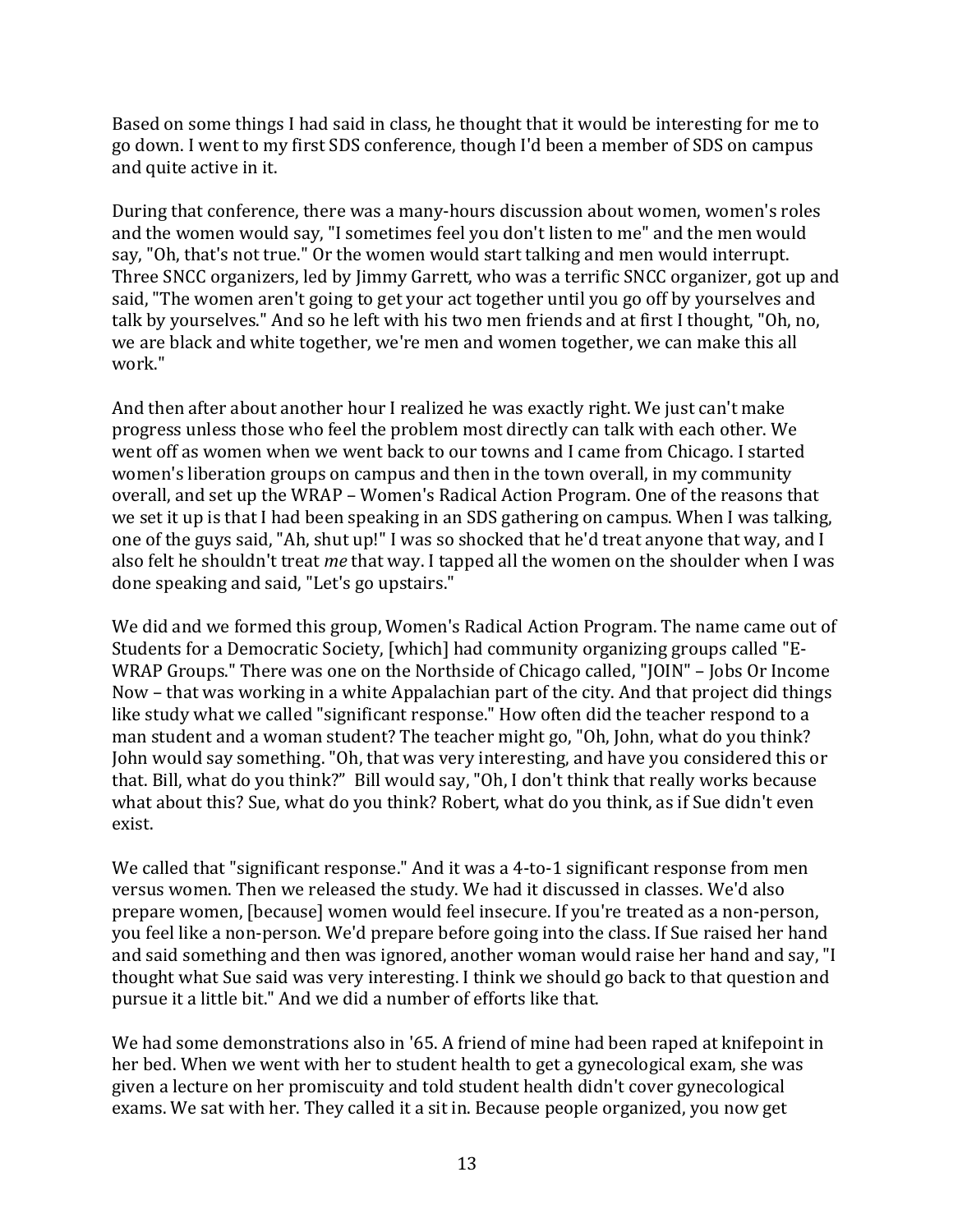gynecological coverage from student health not only at that university but around the country. But we only make that progress when we organize. We now know those rights are now being taken away, but we can make progress when we organize. Further in '65, a friend of mine told me his sister was pregnant and was nearly suicidal and wanted an abortion and I wasn't sure what to do.

I hadn't really ever thought about the issue before and I've never had to address it personally. I went to the Medical Committee for Human Rights, which was the medical arm of the civil rights movement, and asked them if they knew anyone who would provide an abortion and was directed to T.R.M. Howard, who was an extraordinary doctor and civil rights activist who had left Mississippi when his name appeared on a Klan death list. [He] came to Chicago and set up what I only learned later was Friendship Clinic on 63rd Street, a large women's clinic.

He and I made an arrangement by phone. He did the procedure and I thought I would just go on my way. I thought I was just doing a favor for a friend, but word must have spread from someone else, not from me, and someone else called. And then word spread and someone else called and I set up a system. We called the system, "Jane," and over time the Women of Jane ended up performing themselves eleven thousand abortions between 1965 and 1973, when *Roe* [*v. Wade*] was [decided and] became the law of the land, by the Supreme Court.

When we organize, we make a difference. And now these rights and freedoms for women are now being pushed back and though seven in ten people in the United States don't think *Roe* should be overturned, it's functionally being overturned now. Women's lives, our freedom, our choice about whether we can have full participation in the society, is being threatened with this assault on women. It's only with organizing that we will really be able to respond and turn this around. We need to organize so one movement informs another.

At the same time there was an emerging anti-war movement. I was very active on campus in that we organized the first sit in of an administration building against the war in Vietnam. That was against the university participating with the Selective Service System on a ranking system of male students. We knew the rank order, how high your grade point average was, would then be given to the Selective Service System. If you had a lower grade point average, you were more likely to be drafted and sent to a war that we didn't believe in anyway. I mean, what was the purpose of that war?

This sit in against the rank then attracted national attention and one of the speakers that was invited in was the National Secretary of Students for a Democratic Society, whose headquarters was based in Chicago. His name was Paul Booth. He says a friend told him to look for me. We sat next to each other. Three days later he asked me to marry him. Five days later I said I would if we waited a year. We were married in 1967 when I graduated and were married for fifty years until he died just a little over a year ago. We were movement partners. Even in the last day of his life  $-$  he died unexpectedly  $-$  we knew he had been ill but didn't think it was that serious. I had signed up for civil disobedience on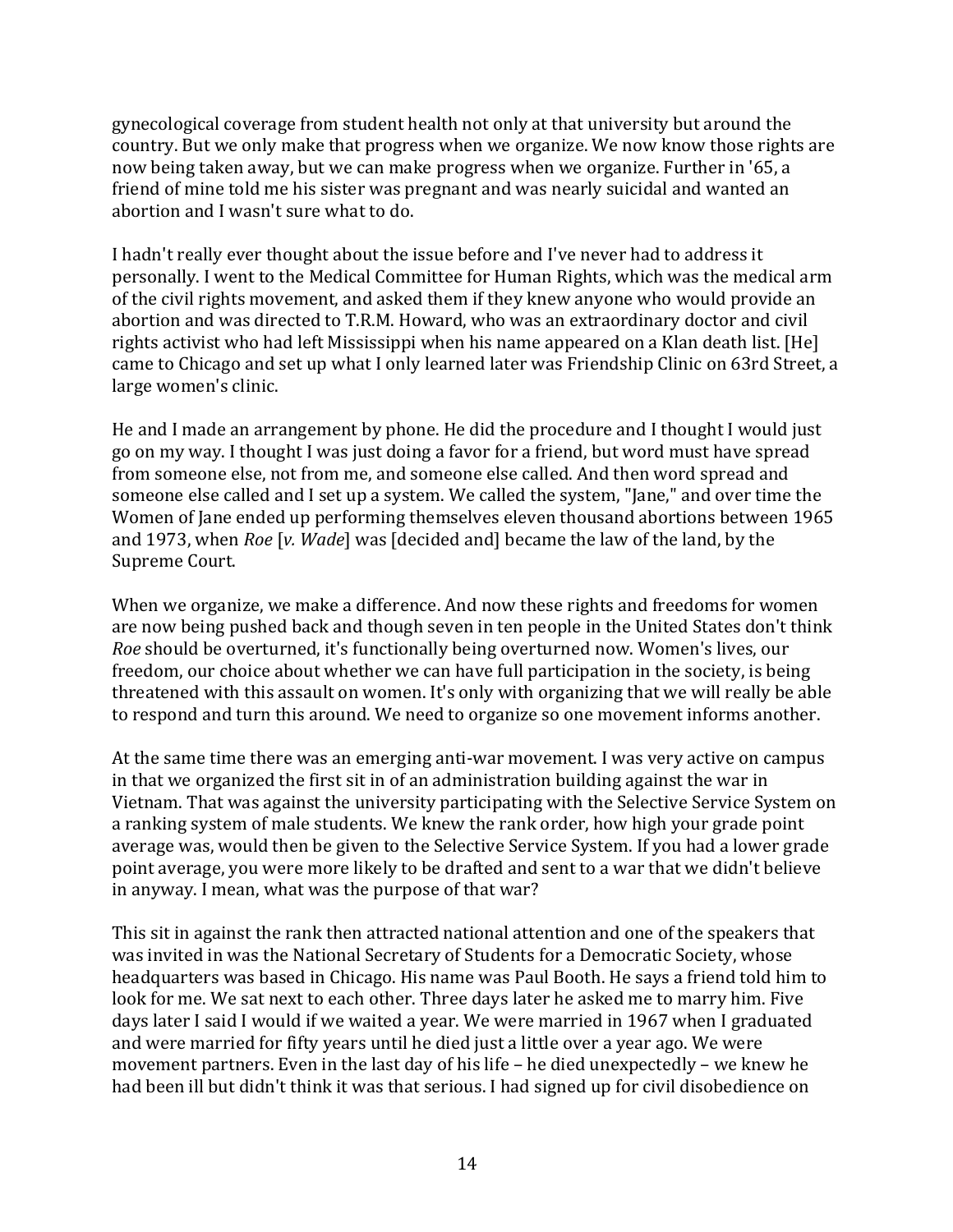behalf of the "Dreamers." It's called "Jews for Dreamers." It's going to be a faith-based support for dreamers. There were probably eighty rabbis and other clergy there.

GI: Tell us who the dreamers are.

HB: Oh, they're undocumented young people who are students, and were looking for a way to be able to stay in this country and have at least a protected status. [They] have so many dramatic stories. Of course, Trump has undone any protections or promise of any protections, for Dreamers. I wasn't going to go to the sit in once I knew my husband was ill. He said, "No, no, no. You really should go." I went to the sit in. It got a lot of attention. I come back to the hospital. Paul is in a great mood. He's feeling terrific on seeing the pictures of the sit in and seeing the visibility and showing it in fact to the nurses, some of whom themselves are immigrants and sending the pictures around.

And then within an hour he died, very unexpectedly. I mention it partly because the last joy in his life was his pleasure at seeing that, in effect, we were both taking action to support another generation in search of freedom and justice and that's what we lived our life for. I hope in part through this video and the kind of teaching you did and certainly by the life that Julian Bond led, I hope others learn the lesson of how our lives can be enriched when we ourselves are part of the struggle for justice and freedom.

## **WORKING WITH JULIAN BOND**

HB: I knew who Julian was. And like anyone just about who was for justice and freedom, I fell in love with Julian from a distance. I admired him, admired his work. I had heard the story about him not being seated in the Georgia legislature and then winning [laughs]. I'd followed him around the Democratic convention being offered into nomination [for the vice-presidency]. 

GI: So you were at the 1968 convention?

HB: I was outside. I was in the streets with a brand-new baby who was just weeks old thinking that we were going to a picnic. That was Grant Park, and then the tear gas started coming from the police riot. I knew who Julian was and admired him. At the SNCC reunion in Mississippi  $\dots$  it wasn't the 50th. I'm trying to remember which one it was but at a prior SNCC reunion, Julian, his wife Pam, and I were seated together sometimes and in conversations. This is in the year 2000. After that, Julian approached me and asked me if I would run the advocacy arm of the NAACP, which had received a good deal of funding and was building up even greater funding to run a very intensive African-American "Get Out the Vote" effort and wanted it run both in a grassroots way and professionally.

I had a history of organizing on different issues. I had started a training center for organizers, and it trained many, many organizations around the country and thousands of people. I had started and been co-director of one of the first organizations that built statewide organizations, multi-issue, which both were new phenomena statewide and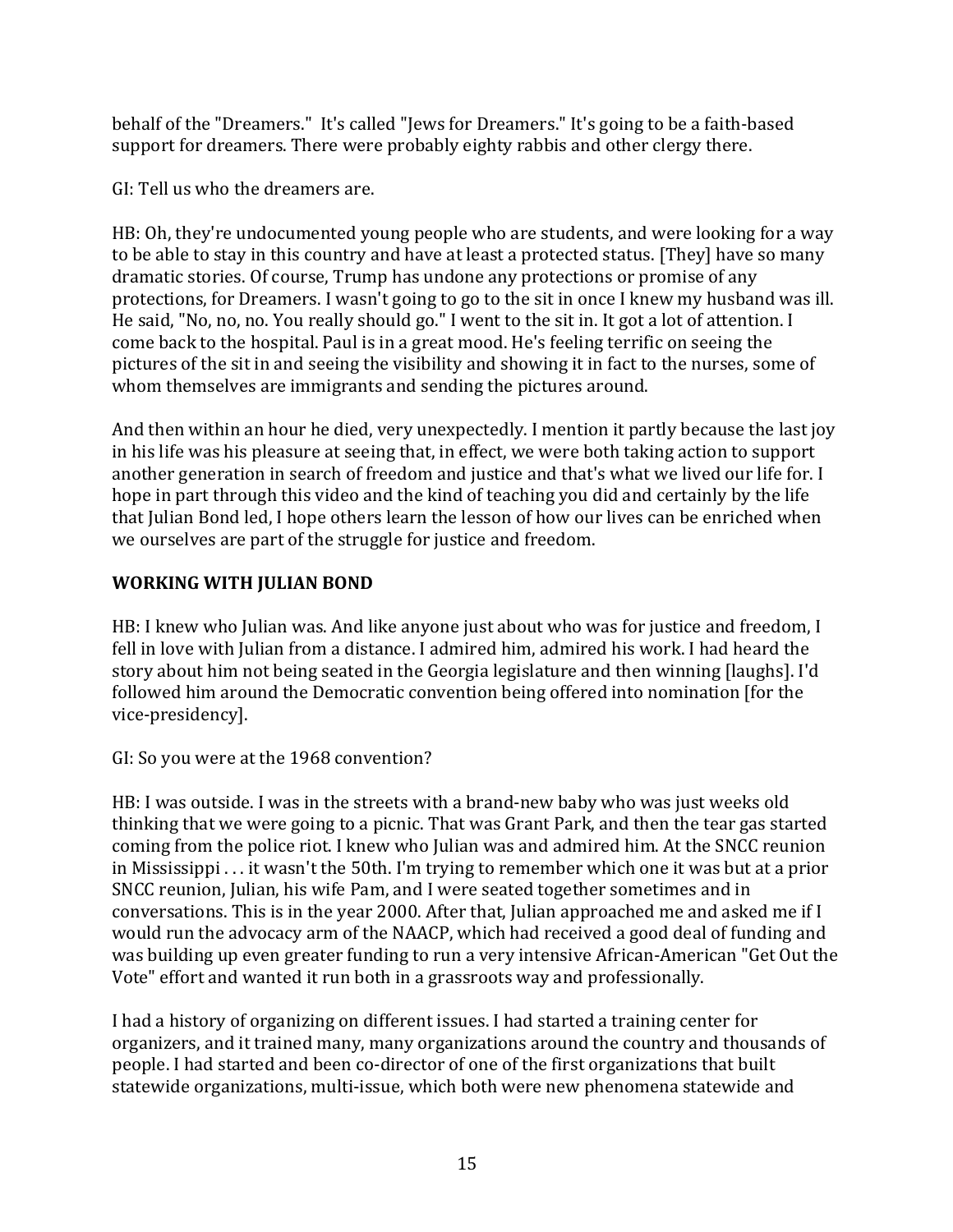multi issue. They used to be local and national groups and we combined them. I had helped to play a role in helping to build the Working Women's Movement and other efforts.

After [President Ronald] Reagan was elected [in 1980] I became involved in politics. I was very active with Mayor Washington in Chicago and then in other Chicago campaigns. Then, by 1993, I had just run the field campaign for Carol Moseley Braun when she ran and won for Senate, from Illinois. In '93. I went to work at the Democratic National Committee, first to help set up a field effort and then I did outreach as a single payer advocate but for the Hillary health care plan and then became the training director. I'd run a very large-scale training operation.

#### GI: And this is all during the 1990s?

HB: This is '93,"94, '95 through '98. It was just before I met Julian. He asked me then if I would run this Get Out the Vote arm and they'd set up a new organization, the NAACP National Voter Fund. I tried to find someone else who could run it, but it was late, it was already July – or end of June, beginning of July – and I couldn't find someone to run it. Also, it sounded like out of the blue. I agreed to run it and spoke to and had Julian's support. They set up a five-person board. It was an extraordinary effort and Julian's leadership was extraordinary. He was exactly the kind of chair he wanted. Someone who informed you, ensured you were accountable and gave you the room to actually implement the program that could really work. We created a massive effort. We were in about thirty states with grassroots effort. We had thousands of volunteers around the country. We had eighty people who were [on a] stipend to us in coordination. We only had five people on the central staff, so it's a very small operation where really the effort worked out in the field, partnering with the NAACP, which was the legal  $(c)$ 3 organization to the  $(c)$ 4 organization that was moving out this larger get out the vote effort.

I'm told that we increased African-American turnout by over a million votes. We increased the turnout in Florida by such a high percentage that it's why George [W.] Bush decided he had to steal the election because the African-American vote was so extraordinarily high that it hadn't been expected. At every point, Julian was there to support this effort. We had a fairly controversial ad that we ran. Rene Mullins, whose father had been dragged to death in Texas - we had an ad about that as a hate crime. When she goes to Governor George Bush of Texas and says, "I'd like to get your support for a hate crime legislation," George Bush says no. We took out an ad with a slight partial reenactment - the sound reenactment of what happened  $-$  it was very dramatic.

It helped motivate the black community. Turnout increased. We know Bush stole the election, and so we weren't successful. We didn't do enough on voter protection work, which we now still need to do. The voter funds have still continued in this. Now, the  $(c)4$  or advocacy arm of the national NAACP, under the great leadership that Derrick Johnson is providing, who is from Mississippi. Julian saw this through. And then Julian and his wife, Pam, and I became very good friends. Our birthdays are around the same time – and his date is the same as Taylor Branch's birthday  $-$  so we would sometimes go out together for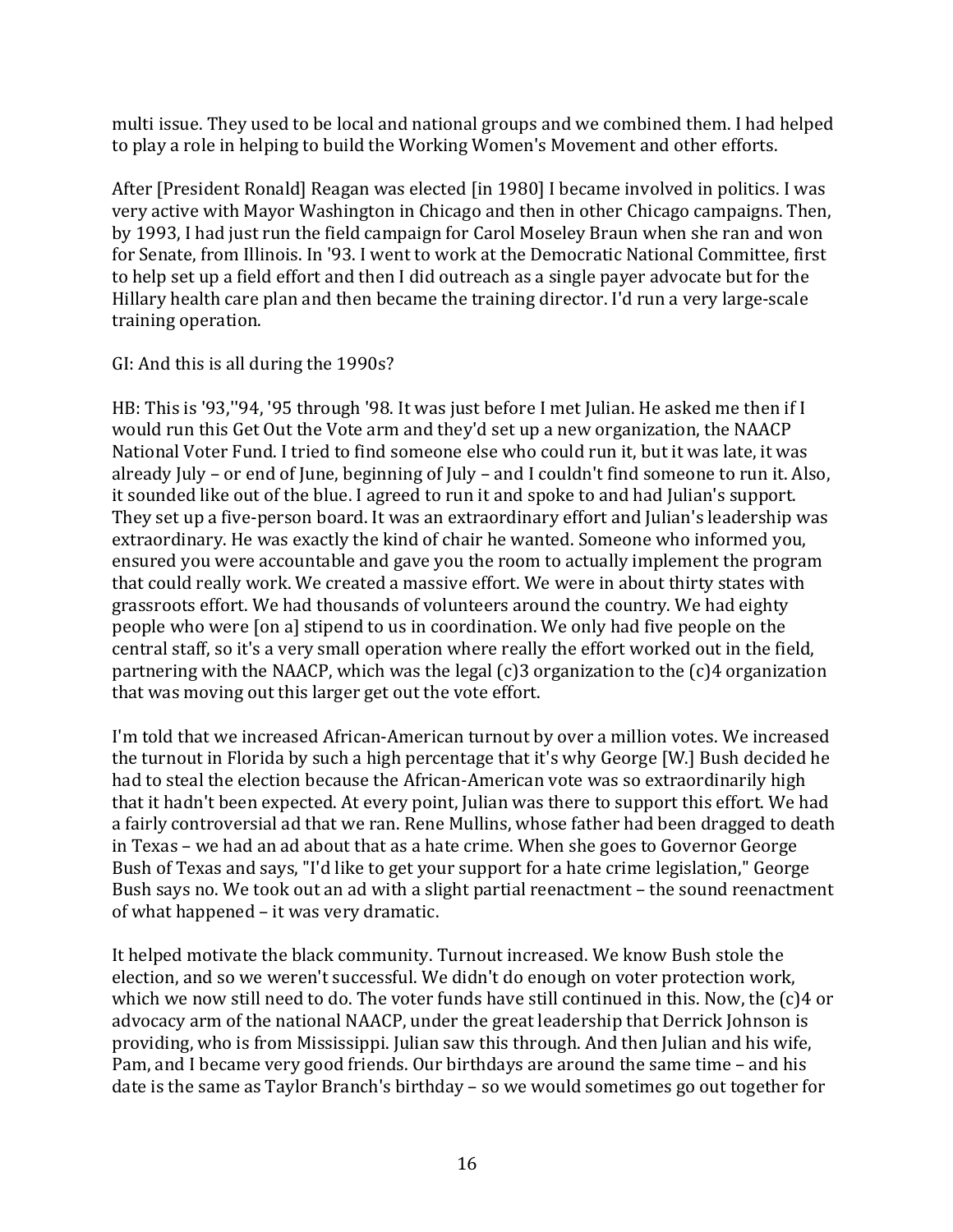birthdays and other times.<sup>6</sup> It's an exceptional life to be a movement couple, with Paul and me and Pam and Julian. At every moment, Julian's clarity about what needed to be done, his moral direction - I'd call it courage, but he wouldn't. He would just say it was the right thing to do. He treated something that even would have taken emotional energy from another person as just the most natural thing. On every issue that mattered, he was there. At one point I was working on the Iran agreement and Julian made a statement for the Iran agreement, calling for a vote on this Iran agreement, this great civil rights leader.

#### GI: What was the Iran agreement?

HB: Oh, that was an agreement in order to limit the nuclear capacity of Iran. There was an agreement that was in operation until the current president withdrew from it, bringing us closer and closer and to the verge of war. Julian took a stand for the agreement. I was working on marriage equality  $-1$  ran the coalition around marriage equality, around the Supreme Court decision. Julian agreed to come to our big rally to stand up to speak for it. Whatever the issue he was, he was there. I ran an effort on social security. Julian was there. He would give a quote, he would give a tweet, he'd physically come, if he possibly could. There was an immigration [issue]. I ended up either running or advising large-scale social change efforts. I was the strategic advisor to the immigration reform campaign. We had a fast that went on for many days. Julian joined us, not in the fast, but in support for it. And it was so meaningful.

You have a great leader, one of the great leaders of one movement providing inspiration for another movement and teaching the lessons and seeing how they're carrying on. He always saw the connection between those movements, between those people. He knew the importance, particularly of young people in the movement because he had been part of the Student Nonviolent Coordinating Committee. At each point, he not only spoke truth to power, but he knew that we need to organize to have real power behind those words. He is one of the greatest leaders I've ever known. He's one of the greatest people I've ever known. He is irreplaceable and his legacy goes on.

I'm so grateful that you're recording these recognitions of him, his impact and this work so that it is carried on.

## **THE LEGACY OF JULIAN BOND**

HB: Julian was also one of the greatest human beings I've ever known, both a regular person and a super hero, both at the same time. Super hero to others regular person to himself. He always had a mocking sense, liked a good joke and took things deeply seriously. His impact on civil rights on equality overall, and on marriage equality, will leave a lasting  $legacy.$  He did this extraordinary effort which helped to lead the NAACP into support for marriage equality. By his presence and his actions helped to raise and elevate the need for racial equality within the LGBT movement. Wherever he went he was a Johnny Appleseed.

 <sup>6</sup>. Taylor Branch was interviewed for this project (05-JBOHP).